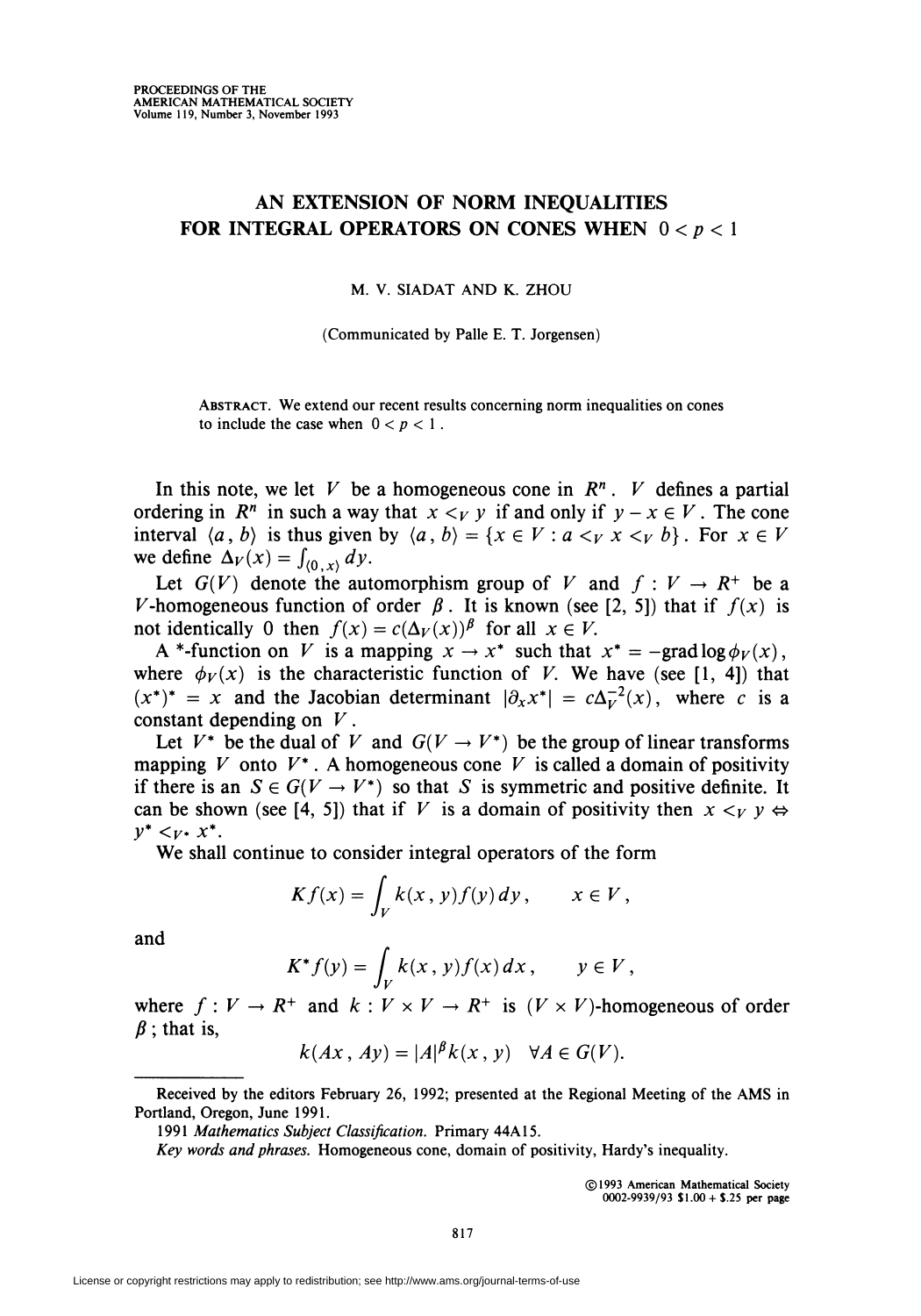We have shown (see [5]) the following general theorem concerning the  $L^p$ boundedness of an integral operator on a cone:

**Theorem 1.** Let V be a homogeneous cone in  $\mathbb{R}^n$  and  $1 \leq p \leq q < \infty$ . Assume that the kernel  $k(x, y) : V \times V \to R^+$  is  $(V \times V)$ -homogeneous of order  $\beta$ . If, for some  $\alpha, \gamma \in R$ ,  $K\Delta_V^{\alpha}(x) < \infty$  and

$$
\int_V k^{q/p}(x,y)\Delta_V^{\gamma-q+(\alpha+\beta+1)q/p'}(x)\,dx < \infty
$$

for  $x, y \in V$ , where  $1/p + 1/p' = 1$ , then

$$
\left(\int_V \Delta_V^{\gamma-q}(x) (Kf(x))^q\,dx\right)^{1/q}\leq c\left(\int_V f^p(x) \Delta_V^{\beta p+( \gamma+1)p/q-1}(x)\,dx\right)^{1/p}
$$

In this note, we extend the preceding result to the case  $0 < p < 1$ .

**Theorem 2.** Let  $V \subset \mathbb{R}^n$  be a homogeneous cone and  $0 \lt p \lt 1$ . Assume that  $k(x, y)$ :  $V \times V \rightarrow R^+$  is  $(V \times V)$ -homogeneous of order -1. If there exist  $\alpha, \gamma \in R$  such that

$$
(1) \t\t\t K\Delta_V^{\alpha}(x) < \infty
$$

and

$$
(2) \t K^* \Delta_V^{\gamma - p + (\alpha p/p')}(y) < \infty
$$

for  $x, y \in V$ , then

(3) 
$$
\int_{V} \Delta_V^{\gamma-p}(x) (Kf(x))^p dx \geq c \int_{V} f^p(x) \Delta_V^{\gamma-p}(x) dx,
$$

in the sense that if the integral on the left is finite, then the integral on the right is also finite and the inequality holds.

*Proof.* We show first that, for some constant  $c > 0$ ,

(4) 
$$
(Kf(x))^p \ge c \cdot K(f^p \cdot \Delta_V^{-\alpha p/p'})(x) \cdot \Delta_V^{\alpha p/p'}(x).
$$

In fact, since  $(1/p) > 1$ , we use Hölder's inequality to obtain that

$$
\int_{V} k(x, y) f^{p}(y) \Delta_{V}^{-\alpha p/p'}(y) dy
$$
\n
$$
= \int_{V} (k(x, y) f(y))^{p} \cdot k^{-p/p'}(x, y) \Delta_{V}^{-\alpha p/p'}(y) dy
$$
\n
$$
\leq \left( \int_{V} k(x, y) f(y) dy \right)^{p} \cdot \left( \int_{V} (k^{-p/p'}(x, y) \Delta_{V}^{-\alpha p/p'}(y))^{1/(1-p)} dy \right)^{1-p}
$$
\n
$$
= (K f(x))^{p} \cdot (K \Delta_{V}^{\alpha}(x))^{1-p}.
$$

Note that, because of assumption (1),  $K\Delta_V^{\alpha}(x)$  is V-homogenous of order  $\alpha$ , and so we have  $K\Delta_V^{\alpha}(x) = c \cdot \Delta_V^{\alpha}(x)$ , for some constant c. Therefore,

$$
\int_{V} k(x, y) f^{p}(y) \Delta_{V}^{-\alpha p/p'}(y) dy \leq c \cdot (K f(x))^{p} \cdot \Delta_{V}^{\alpha(1-p)}(x),
$$

and then we have (4).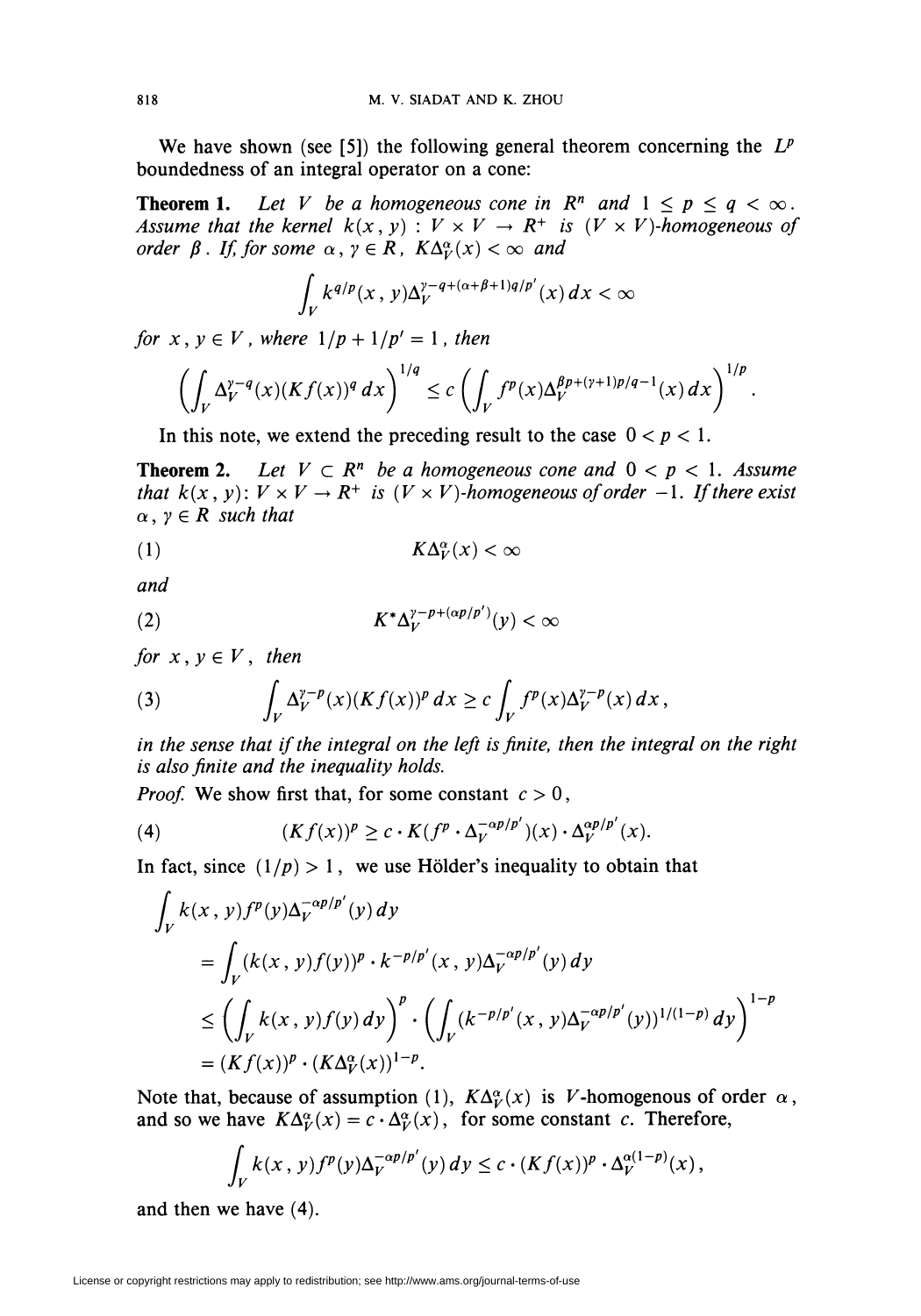Using (4), we have that

$$
\int_{V} \Delta_{V}^{\gamma-p}(x)(Kf(x))^{p} dx
$$
\n
$$
\geq c \cdot \int_{V} \Delta_{V}^{\gamma-p}(x)(\Delta_{V}^{\alpha}(x))^{p/p'} \left( \int_{V} k(x, y) f^{p}(y) \Delta_{V}^{-\alpha p/p'}(y) dy \right) dx
$$
\n
$$
= c \cdot \int_{V} f^{p}(y) \Delta_{V}^{-\alpha p/p'}(y) \left( \int_{V} \Delta_{V}^{\gamma-p+(\alpha p/p')}(x) k(x, y) dx \right) dy.
$$

Note that, because of (2),  $K^* \Delta_V^{\gamma - p + (\alpha p / p')}(\gamma)$  is V-homogeneous of degree  $\gamma - p + (\alpha p/p')$ , and hence we have  $K^* \Delta_V^{\gamma - p + (\alpha p/p')}(y) = c \Delta_V^{\gamma - p + (\alpha p/p')}(y)$ , for some constant  $c$ . Therefore,

$$
\int_{V} f^{p}(y) \Delta_{V}^{-\alpha p/p'}(y) \left( \int_{V} \Delta_{V}^{\gamma-p+(\alpha p/p')}(x) k(x, y) dx \right) dy
$$
  
= c 
$$
\int_{V} f^{p}(y) \Delta_{V}^{\gamma-p}(y) dy,
$$

and thus (3) holds.

Let  $\Sigma = \{x \in V : |x| = 1\}$ . Define  $\sigma_0(V) = \inf{\{\alpha \in R : \int_S \Delta_V^{\alpha}(t) dt < \infty\}}$ and  $\sigma(V) = \max\{-1, \sigma_0\}$ . It is known (see [2]) that if  $\alpha > \sigma(V)$ , then  $\int_{(0,x)} \Delta_V^{\alpha}(y) dy < \infty$  for  $x \in V$ .

We have the following generalization of Hardy's inequality in the case  $0 <$  $p<1$ .

**Theorem 3.** Let V be a domain of positivity in  $\mathbb{R}^n$  and  $0 < p < 1$ . If  $\gamma >$  $(1 + \sigma(V^*))(p-1) + \sigma(V) + p$ , then

$$
\int_{V} \Delta_{V}^{\gamma-p}(x) \left( \int_{\langle x, \infty \rangle} f(y) \Delta_{V}^{-1}(y) \, dy \right)^p \, dx \geq c \int_{V} f^p(x) \Delta_{V}^{\gamma-p}(x) \, dx.
$$

*Proof.* Let  $k(x, y) = \Delta_V^{-1}(y)\chi_{(x, \infty)}(y)$  for  $x, y \in V$ . Clearly,  $k(x, y)$  is  $(V \times V)$ V)-homogeneous of order -1. Let  $\gamma$  be given so that  $\gamma > (1 + \sigma(V^*)) \times$  $(p-1) + \sigma(V) + p$ . It follows that  $(p'/p)(\gamma - \sigma(V) - p) < 1 + \sigma(V^*)$ . Let  $\alpha$ be a number so that  $\alpha < -1 - \sigma(V^*)$ .

Since V is a domain of positivity,  $x \leq_V y \Leftrightarrow y^* \leq_V x^*$ . Note that  $\Delta_V(y) =$  $c \cdot \Delta_{V^*}^{-1}(y^*)$  and  $\partial_{V^*}y = c \cdot \Delta_{V^*}^{-2}(y^*)$ . So if we introduce a change of variable  $z = y^*$ , then we have that

$$
K\Delta_V^{\alpha}(x) = \int_V \Delta_V^{-1}(y) \chi_{(x,\infty)}(y) \Delta_V^{\alpha}(y) dy
$$
  
= 
$$
\int_{(x,\infty)} \Delta_V^{-1+\alpha}(y) dy = c \int_{(0,x^*)} \Delta_V^{-1-\alpha}(z) dz
$$

By the choice of  $\alpha$  the last integral is finite for any  $x \in V$ .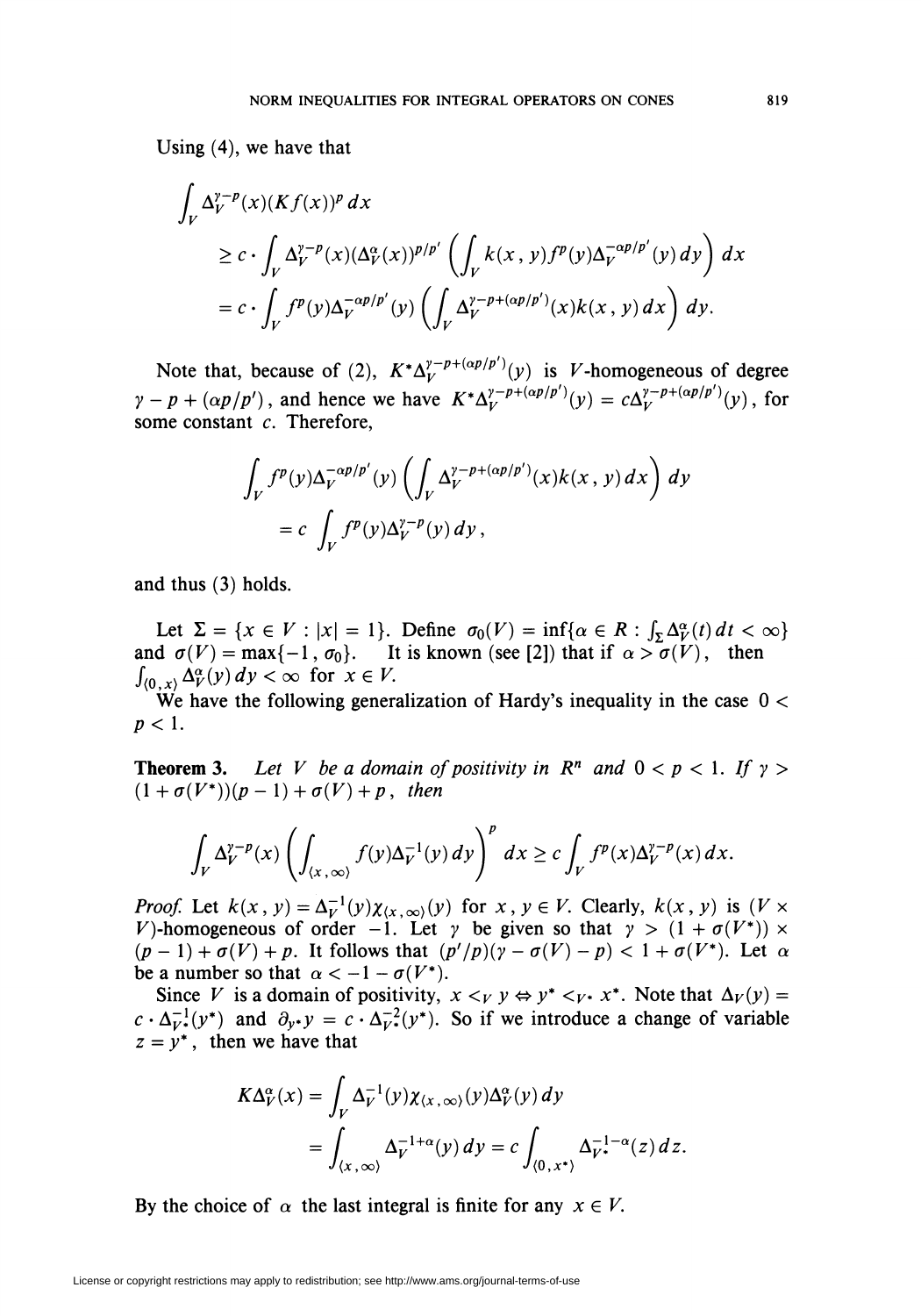We also have that

$$
K^*\Delta_V^{\gamma-p+(\alpha p/p')}(y) = \int_V \Delta_V^{-1}(y) \Delta_V^{\gamma-p+(\alpha p/p')}(x) \chi_{(x,\infty)}(y) dx
$$
  
=  $\Delta_V^{-1}(y) \int_{(0,y)} \Delta_V^{\gamma-p+(\alpha p/p')}(x) dx.$ 

Note that since  $-(p'/p)(\gamma - \sigma(V) - p) > \alpha$  and  $p' < 0$ , we have  $\gamma > \sigma(V)$  +  $p - (\alpha p/p')$ . Thus the last integral above is finite for any  $y \in V$ .

By Theorem 2, we conclude that

$$
\int_{V} \Delta_{V}^{\gamma-p}(x) \left( \int_{(x,\infty)} f(y) \Delta_{V}^{-1}(y) \, dy \right)^p \, dx \geq c \int_{V} f^p(x) \Delta_{V}^{\gamma-p}(x) \, dx.
$$

**Theorem 4.** Let V be a domain of positivity in  $\mathbb{R}^n$  and  $0 < p < 1$ . If  $\gamma <$  $(1-\sigma(V))(p-1)-\sigma(V^*)$ , then

$$
\int_{V} \Delta_{V}^{\gamma-p}(x) \left( \frac{1}{\Delta_{V}(x)} \int_{(0,x)} f(y) dy \right)^{p} dx \geq c \int_{V} f^{p}(x) \Delta_{V}^{\gamma-p}(x) dx.
$$

*Proof.* Let  $k(x, y) = \Delta_V^{-1}(x)\chi_{(0, x)}(y)$  for  $x, y \in V$ . Clearly,  $k(x, y)$  is  $(V \times V)$ V)-homogeneous of order  $-1$ . Let  $\gamma$  be given so that  $\gamma < (1 - \sigma(V)) \times$  $(p-1) - \sigma(V^*)$ . It follows that  $(p'/p)(-\gamma + p - \sigma(V^*)-1) < \sigma(V)$ . Let  $\alpha$  be a number so that  $\alpha > \sigma(V)$ . Then it follows that  $-\gamma + p - (\alpha p/p') - 1 > \sigma(V^*)$ .

Since V is a domain of positivity,  $x \leq_V y \Leftrightarrow y^* \leq_V y^*$ . Note also that  $\Delta_V(x) = c \cdot \Delta_{V^*}^{-1}(x^*)$  and  $\partial_{x^*}x = c \cdot \Delta_{V^*}^{-2}(x^*)$ . So if we introduce a change of variable  $z = x^*$ , we then have that

$$
K^* \Delta_V^{\gamma - p + (\alpha p/p')}(y) = \int_V \Delta_V^{-1}(x) \chi_{(0, x)}(y) \Delta_V^{\gamma - p + (\alpha p/p')}(x) dx
$$
  
= 
$$
\int_{(y, \infty)} \Delta_V^{\gamma - p + (\alpha p/p') - 1}(x) dx = c \int_{(0, y^*)} \Delta_V^{-\gamma + p - (\alpha p/p') - 1}(z) dz.
$$

Because  $-y+p-(\alpha p/p')-1 > \sigma(V^*)$ , the last integral is finite for any  $y \in V$ . We also have that

$$
K\Delta_V^{\alpha}(x) = \Delta_V^{-1}(x) \int_{(0, x)} \Delta_V^{\alpha}(y) \, dy.
$$

Because  $\alpha > \sigma(V)$ , the integral above is finite for any  $x \in V$ . By Theorem 2, we conclude that

$$
\int_{V} \Delta_{V}^{\gamma-p}(x) \left( \frac{1}{\Delta_{V}(x)} \int_{(0, x)} f(y) \, dy \right)^p \, dx \geq c \int_{V} f^p(x) \Delta_{V}^{\gamma-p}(x) \, dx.
$$

## **REFERENCES**

- 1. M. Koecher, Positivitdtsbereiche im R" , Amer. J. Math. 79 (1957), 575-596. (German)
- 2. T. Ostrogorski, Analogues of Hardy's inequality in  $R<sup>n</sup>$ , Studia Math. 88 (1988), 209-219.
- 3. R. T. Rockafellar, Convex Analysis, Princeton Univ. Press, Princeton, NJ, 1970.